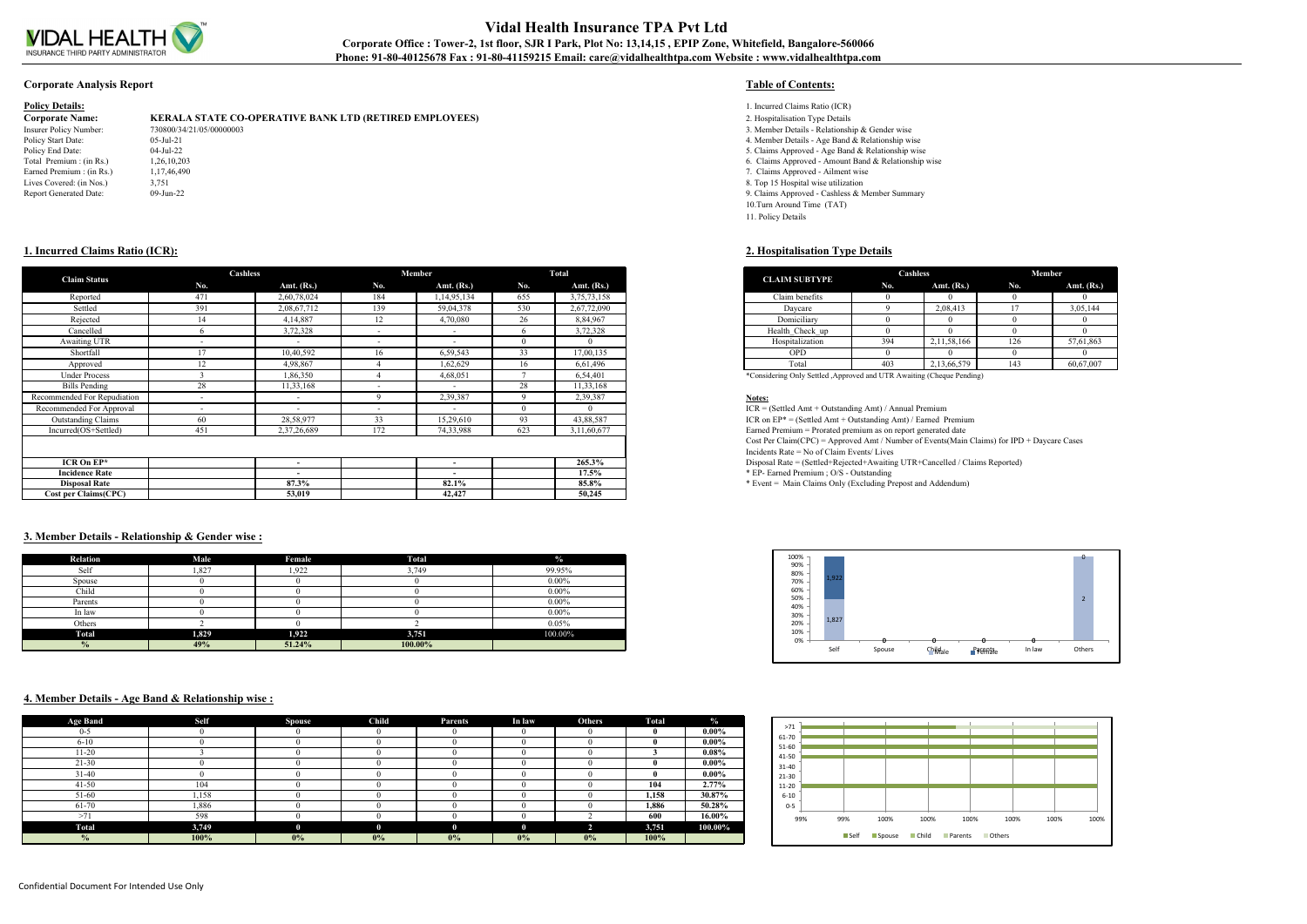## **5. Claims Approved - Age Band & Relationship wise :**

|                                                                                | Self |              |       | <b>Spouse</b> |       | <b>Child</b> |       | Parents      | In-law's |              |       | <b>Others</b> | Total |              | Total % |        |
|--------------------------------------------------------------------------------|------|--------------|-------|---------------|-------|--------------|-------|--------------|----------|--------------|-------|---------------|-------|--------------|---------|--------|
| <b>Age Band</b>                                                                | No.  | Amt. $(Rs.)$ | No.   | Amt. $(Rs.)$  | No.   | Amt. $(Rs.)$ | No.   | Amt. $(Rs.)$ | No.      | Amt. $(Rs.)$ | No.   | Amt. $(Rs.)$  | No.   | Amt. $(Rs.)$ | No. %   | Amt. % |
| $0 - 5$                                                                        |      |              |       |               |       |              |       |              |          |              |       |               |       |              | $0\%$   | 0%     |
| $6 - 10$                                                                       |      |              |       |               |       |              |       |              |          |              |       |               |       |              | $0\%$   | 0%     |
| $11-20$                                                                        |      |              |       |               |       |              |       |              |          |              |       |               |       |              | $0\%$   | 0%     |
| $21 - 30$                                                                      |      |              |       |               |       |              |       |              |          |              |       |               |       |              | $0\%$   | $0\%$  |
| $31 - 40$                                                                      |      |              |       |               |       |              |       |              |          |              |       |               |       | $0\%$        | 0%      |        |
| $41 - 50$                                                                      |      | 3,88,675     |       |               |       |              |       |              |          |              |       |               |       | 3,88,675     |         | $1\%$  |
| 51-60                                                                          | 126  | 61,07,666    |       |               |       |              |       |              |          |              |       |               | 126   | 61,07,666    | 23%     | 22%    |
| 61-70                                                                          | 266  | 1,30,58,580  |       |               |       |              |       |              |          |              |       |               | 266   | 1,30,58,580  | 49%     | 48%    |
| >71                                                                            | 147  | 77,26,080    |       |               |       |              |       |              |          |              |       | 1,52,585      | 149   | 78,78,665    | 27%     | 29%    |
| <b>Total</b>                                                                   | 544  | 2,72,81,001  |       |               |       |              |       |              |          |              |       | 1,52,585      | 546   | 2,74,33,586  | 100%    | 100%   |
| Total%                                                                         | 100% | 99%          | $0\%$ | $0\%$         | $0\%$ | $0\%$        | $0\%$ | $0\%$        | $0\%$    | $0\%$        | $0\%$ | $1\%$         | 100%  | 100%         |         |        |
| * Count is only for Annovad Claims (Sottled and Austrian HTD (Chaoua Bondina)) |      |              |       |               |       |              |       |              |          |              |       |               |       |              |         |        |

\* Count is only for Approved Claims(Settled and Awaiting UTR(Cheque Pending)) .

## **6. Claims Approved - Amount Band & Relationship wise :**

| <b>Amt Band</b>                                                                 | <b>Self</b>    |              |       | <b>Spouse</b> |     | <b>Child</b> |       | Parent                              | In-law's |       |              | <b>Others</b> |                     | Total       | Total % |                 |
|---------------------------------------------------------------------------------|----------------|--------------|-------|---------------|-----|--------------|-------|-------------------------------------|----------|-------|--------------|---------------|---------------------|-------------|---------|-----------------|
|                                                                                 | No.            | Amt. $(Rs.)$ | No.   | Amt. $(Rs.)$  | No. | Amt. $(Rs.)$ | No.   | Amt. $(Rs.)$<br>Amt. $(Rs.)$<br>No. |          | No.   | Amt. $(Rs.)$ | No.           | Amt. $(Rs.)$        | No. $%$     | Amt. %  |                 |
| $0-10K$                                                                         | $\overline{a}$ | 4,22,727     |       |               |     |              |       |                                     |          |       |              |               | 4 <sub>7</sub>      | 4,22,727    | $9\%$   | $2\%$           |
| 10K-20K                                                                         |                | 16, 10, 538  |       |               |     |              |       |                                     |          |       | 10.834       | 96            | 16,21,372           | 18%         | 6%      |                 |
| 20K-30K                                                                         | 155            | 39,03,090    |       |               |     |              |       |                                     |          |       |              | 155           | 39,03,090           | 28%         | 14%     |                 |
| 30K-40K                                                                         |                | 17,86,230    |       |               |     |              |       |                                     |          |       |              |               | $\overline{a}$      | 17,86,230   | $9\%$   | 7%              |
| 40K-50K                                                                         |                | 19,83,733    |       |               |     |              |       |                                     |          |       |              |               |                     | 19,83,733   | 8%      | $-0.1$<br>$1\%$ |
| 50K-60K                                                                         | $\sim$         | 11,05,445    |       |               |     |              |       |                                     |          |       |              |               | $\sim$              | 11,05,445   | 4%      | 4%              |
| 60K-70K                                                                         |                | 10,35,274    |       |               |     |              |       |                                     |          |       |              |               | 16.                 | 10,35,274   | $3\%$   | 4%              |
| 70K-80K                                                                         |                | 18,72,684    |       |               |     |              |       |                                     |          |       |              |               | $\sim$ $\sim$<br>44 | 18,72,684   | $4\%$   | $-0.1$<br>$1\%$ |
| 80K-90K                                                                         |                | 11,03,788    |       |               |     |              |       |                                     |          |       |              |               |                     | 11,03,788   | 2%      | 4%              |
| 90K-100K                                                                        |                | 14,36,741    |       |               |     |              |       |                                     |          |       |              |               | 14                  | 14,36,741   | 3%      | $5\%$           |
| >100K                                                                           |                | 1,10,20,751  |       |               |     |              |       |                                     |          |       |              | 1,41,751      |                     | 1,11,62,502 | 13%     | 41%             |
| Total                                                                           | 544            | 2,72,81,001  |       |               |     |              |       |                                     |          |       |              | 1,52,585      | 546                 | 2,74,33,586 | 100%    | 100%            |
| Total%                                                                          | 100%           | 99%          | $0\%$ | $0\%$         | 0%  | $0\%$        | $0\%$ | $0\%$                               | $0\%$    | $0\%$ | $0\%$        | $1\%$         | 100%                | 100%        |         |                 |
| * Count is only for Approved Claims (Settled and Awaiting HTR (Cheque Pending)) |                |              |       |               |     |              |       |                                     |          |       |              |               |                     |             |         |                 |

ed and Awaiting UTR (Cheque Pending)) . \* Count is only for Approved Clai<br>\* Banding for Incurred Amount

# **7. Claims Approved - Top 15 Ailment wise :**

| <b>AILMENT GROUP</b>                                                                                                                | Self                                                                                                                                                                                                                                   |              |        | <b>Spouse</b>            |        | <b>Child</b> |                          | Parent                   | In-law's |                          |                          | Others                   |                    | Total       | Total %  |          |
|-------------------------------------------------------------------------------------------------------------------------------------|----------------------------------------------------------------------------------------------------------------------------------------------------------------------------------------------------------------------------------------|--------------|--------|--------------------------|--------|--------------|--------------------------|--------------------------|----------|--------------------------|--------------------------|--------------------------|--------------------|-------------|----------|----------|
|                                                                                                                                     | No.                                                                                                                                                                                                                                    | Amt. $(Rs.)$ | No.    | Amt. $(Rs.)$             | No.    | Amt. (Rs.)   | No.                      | Amt. $(Rs.)$             | No.      | Amt. $(Rs.)$             | No.                      | Amt. $(Rs.)$             | No.                | Amt. (Rs.)  | No. %    | Amt. $%$ |
| <b>BLOOD DISEASES</b>                                                                                                               |                                                                                                                                                                                                                                        | 1,94,299     | $\sim$ | $\sim$                   | $\sim$ | $\sim$       | $\sim$                   | $\overline{\phantom{a}}$ |          | $\overline{\phantom{0}}$ | $\overline{\phantom{0}}$ | $\sim$                   |                    | 1,94,299    | 1.10%    | $0.71\%$ |
| EAR                                                                                                                                 |                                                                                                                                                                                                                                        | 1,77,097     | $\sim$ | $\sim$                   | $\sim$ | $\sim$       | $\sim$                   | $\sim$                   |          | $\overline{\phantom{0}}$ | $\overline{\phantom{0}}$ | $\overline{\phantom{a}}$ |                    | 1,77,097    | $0.92\%$ | $0.65\%$ |
| <b>NERVOUS</b>                                                                                                                      |                                                                                                                                                                                                                                        | 6,90,145     | $\sim$ | $\sim$                   | $\sim$ | $\sim$       | $\sim$                   | $\sim$                   |          | $\overline{\phantom{0}}$ |                          | $\overline{\phantom{a}}$ |                    | 6,90,145    | 1.65%    | $2.52\%$ |
| <b>CIRCULATORY</b>                                                                                                                  |                                                                                                                                                                                                                                        | 60,99,061    |        | $\overline{\phantom{0}}$ | $\sim$ | $\sim$       | $\sim$                   |                          |          | $\overline{\phantom{0}}$ |                          | 10,834                   | 82                 | 61,09,895   | 15.02%   | 22.27%   |
| <b>INFECTIOUS</b>                                                                                                                   |                                                                                                                                                                                                                                        | 4,63,257     |        | $\sim$                   | $\sim$ | $\sim$       | $\sim$                   | $\overline{\phantom{a}}$ |          | $\overline{\phantom{0}}$ | $\overline{\phantom{a}}$ | $\sim$                   | 12<br>$\mathbf{E}$ | 4,63,257    | 2.38%    | 1.69%    |
| <b>ARTHROPATHIES</b>                                                                                                                |                                                                                                                                                                                                                                        | 7,37,062     |        | $\sim$                   | $\sim$ | $\sim$       | $\sim$                   | $\overline{\phantom{0}}$ |          | $\overline{\phantom{a}}$ | $\overline{\phantom{a}}$ | $\sim$                   | 14                 | 7,37,062    | $2.56\%$ | $2.69\%$ |
| <b>CLINICAL FINDINGS</b>                                                                                                            | 38                                                                                                                                                                                                                                     | 21,28,670    |        | $\overline{\phantom{0}}$ |        | $\sim$       | $\sim$                   | $\overline{\phantom{a}}$ |          | $\overline{\phantom{0}}$ | $\overline{\phantom{0}}$ |                          | 38                 | 21,28,670   | 6.96%    | $7.76\%$ |
| <b>DIGESTIVE</b>                                                                                                                    | 28                                                                                                                                                                                                                                     | 20,05,921    |        |                          |        |              |                          |                          |          |                          |                          |                          | 28                 | 20,05,921   | $5.13\%$ | $7.31\%$ |
| <b>ENDOCRINE</b>                                                                                                                    |                                                                                                                                                                                                                                        | 5,97,417     | $\sim$ | $\sim$                   | $\sim$ | $\sim$       | $\overline{\phantom{0}}$ | $\overline{\phantom{a}}$ |          | $\overline{\phantom{0}}$ |                          |                          |                    | 5,97,417    | 1.65%    | 2.18%    |
| EYE                                                                                                                                 | 75                                                                                                                                                                                                                                     | 17,69,927    | $-$    | $\sim$                   | $\sim$ | $\sim$       | $\sim$                   | $\overline{\phantom{0}}$ |          | $\overline{\phantom{a}}$ | $\overline{\phantom{a}}$ | $\overline{\phantom{a}}$ | 75                 | 17,69,927   | 13.74%   | $6.45\%$ |
| <b>INJURY</b>                                                                                                                       |                                                                                                                                                                                                                                        | 7,18,077     | $\sim$ | $\overline{\phantom{0}}$ | $\sim$ | $\sim$       | $\sim$                   | $\overline{\phantom{0}}$ |          | $\overline{\phantom{a}}$ | $\sim$                   | $\overline{\phantom{a}}$ | 12<br>12           | 7,18,077    | $2.20\%$ | $2.62\%$ |
| <b>NEOPLASM</b>                                                                                                                     |                                                                                                                                                                                                                                        | 19,53,045    | $\sim$ | $\sim$                   | $\sim$ | $\sim$       | $\overline{\phantom{a}}$ | $\sim$                   |          | $\overline{\phantom{0}}$ | $\sim$                   | $\sim$                   | 54                 | 19,53,045   | $9.89\%$ | $7.12\%$ |
| <b>RESPIRATORY</b>                                                                                                                  | $\mathcal{L}$                                                                                                                                                                                                                          | 20,79,521    | $\sim$ | $\sim$                   | $\sim$ | $\sim$       | $\sim$                   | $\sim$                   |          | $\overline{\phantom{0}}$ |                          | 1,41,751                 | 33                 | 22, 21, 272 | $6.04\%$ | $8.10\%$ |
| <b>UROLOGY</b>                                                                                                                      | 53                                                                                                                                                                                                                                     | 23,35,061    |        | $\sim$                   | $\sim$ | $\sim$       | $\sim$                   | $\sim$                   |          | $\overline{\phantom{0}}$ |                          |                          | 53                 | 23,35,061   | $9.71\%$ | 8.51%    |
| OTHERS                                                                                                                              | 112                                                                                                                                                                                                                                    | 50,94,304    |        | $\overline{\phantom{0}}$ |        | $\sim$       | $\overline{\phantom{0}}$ | $\overline{\phantom{a}}$ |          | $\overline{\phantom{0}}$ |                          |                          | 112                | 50,94,304   | 20.51%   | 18.57%   |
| <b>REST OF THE AILMENTS</b>                                                                                                         |                                                                                                                                                                                                                                        | 2,38,137     |        |                          |        |              |                          |                          |          | $\overline{\phantom{a}}$ |                          |                          |                    | 2,38,137    | $0.55\%$ | $0.87\%$ |
| Total                                                                                                                               | 544                                                                                                                                                                                                                                    | 2,72,81,001  |        | $\sim$                   | . .    | $\sim$       | $\sim$                   | $\sim$                   | ٠        |                          |                          | 1,52,585                 | 546                | 2,74,33,586 | 100%     | 100%     |
| Total%<br>$\mathcal{A}$ and $\mathcal{A}$ and $\mathcal{A}$ and $\mathcal{A}$ and $\mathcal{A}$ and $\mathcal{A}$ and $\mathcal{A}$ | 100%<br>the state of the state of the state of the state of the state of the state of the state of the state of the state of the state of the state of the state of the state of the state of the state of the state of the state of t | 99%          |        | $\overline{\phantom{a}}$ |        |              | $\overline{\phantom{0}}$ | $\overline{\phantom{a}}$ |          | $\overline{a}$           | $0\%$                    | $1\%$                    | 100%               | 100%        |          |          |

\* Count is only for Approved Claims(Settled and Awaiting UTR (Cheque Pending)) .

# **8. Top 15 Cashless Hospital wise utilization :**

| <b>HOSPITAL NAME</b>            | <b>No of Claims</b> | Amt       |
|---------------------------------|---------------------|-----------|
| KIMS (KERALA INSTITUTE OF       | 30                  | 19,03,460 |
| <b>AMRITA INSTITUTE OF</b>      | 9                   | 9,70,936  |
| ASTER DM HEALTH CARE PVT        | 10                  | 9,10,652  |
| <b>LAKESHORE HOSPITAL &amp;</b> | 14                  | 9,08,922  |
| <b>RAJAGIRI HOSPITAL</b>        | 12                  | 8,61,499  |
| MEITRA HOSPITAL(A UNIT OF       | 9                   | 8,36,929  |
| <b>MALABAR INSTITUTE OF</b>     | 10                  | 8,27,477  |
| LISIE HOSPITAL                  | 6                   | 7,09,949  |
| <b>CARITAS HOSPITAL</b>         | 8                   | 7,07,708  |
| <b>ASTER MIMS KANNUR</b>        | 9                   | 6,84,958  |
| <b>ST. GREGORIOS MEDICAL</b>    | 13                  | 5,86,606  |
| <b>BELIEVERS CHURCH</b>         | 9                   | 5,66,449  |
| <b>TRAVANCORE MEDICAL</b>       | 10                  | 5,53,052  |
| COSMOPOLITAN HOSPITALS          | 5                   | 4,55,992  |
| <b>MAR SLEEVA MEDICITY</b>      |                     | 4.52.922  |

Confidential Document For Intended Use Only